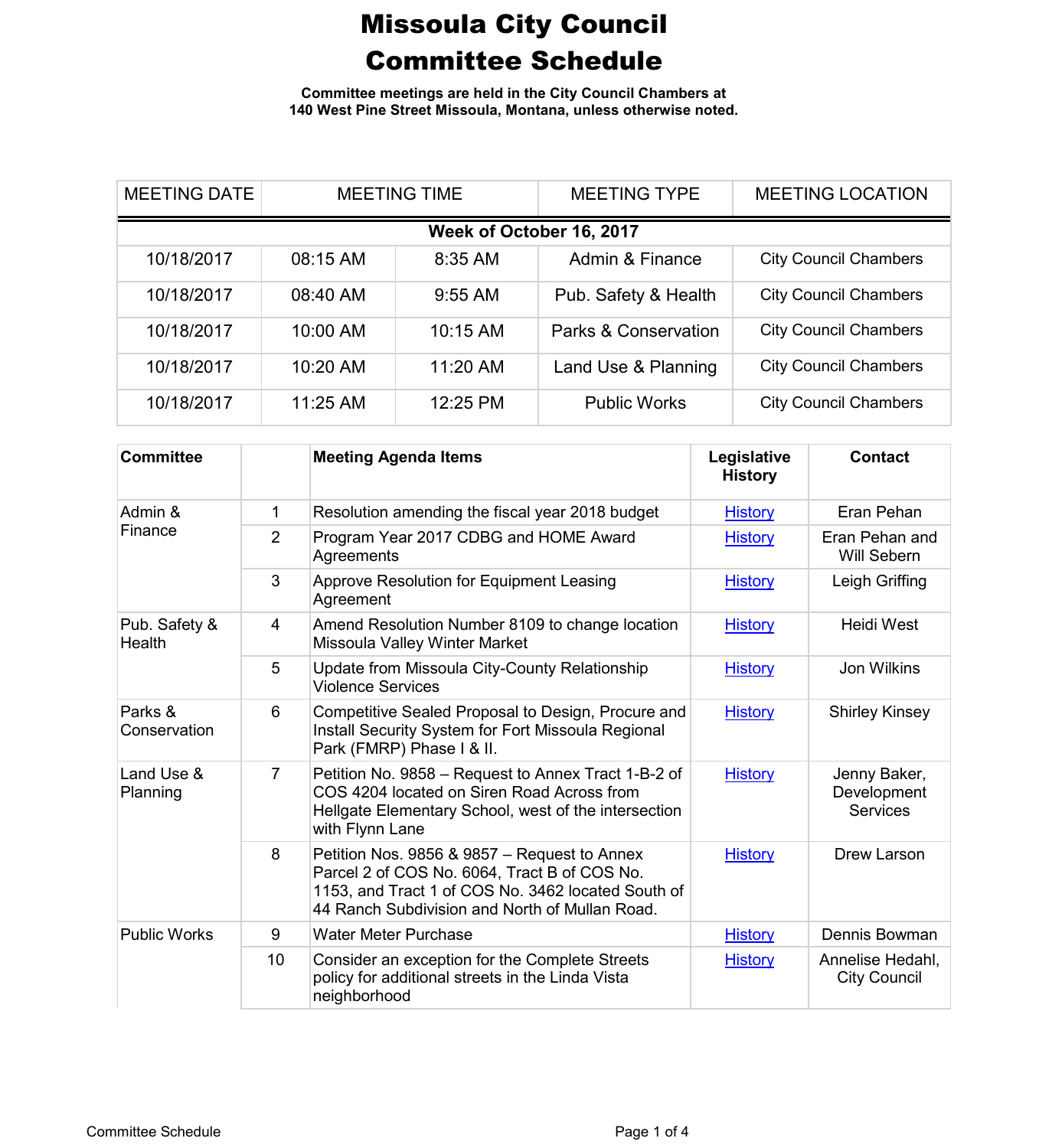**Committee meetings are held in the City Council Chambers at 140 West Pine Street Missoula, Montana, unless otherwise noted.**

| 11 | Appointments to the Bicycle & Pedestrian Advisory<br>Board         | <b>History</b> | John Engen  |
|----|--------------------------------------------------------------------|----------------|-------------|
| 12 | Consider request to reimburse sewer development<br>lfee—Caffe Gita | <b>History</b> | Jon Wilkins |

*The following items have been referred to City Council committees, but the committees will not discuss them in the coming week:*

| <b>Committee</b>        |                | <b>Held Meeting Agenda Items</b>                                                                                                                                                       | Legislative<br><b>History</b> | <b>Contact</b>                         |
|-------------------------|----------------|----------------------------------------------------------------------------------------------------------------------------------------------------------------------------------------|-------------------------------|----------------------------------------|
| Admin &<br>Finance      | 1              | Create and Fund a Paid Parental Leave Policy for<br>City of Missoula Employees                                                                                                         | <b>History</b>                | Heidi West and<br><b>Emily Bentley</b> |
|                         | $\overline{2}$ | Apprenticeships in Public Works contracts                                                                                                                                              | <b>History</b>                | Marilyn Marler and<br>Julie Armstrong  |
|                         | $\mathbf{3}$   | Resolution to reimburse expenditures related to<br>sidewalk, curb, gutter and alley approach<br>improvements from the proceeds of tax-exempt<br>bonds                                  | <b>History</b>                | Leigh Griffing                         |
| Parks &<br>Conservation | $\overline{4}$ | <b>City Cemetery Engraving Services</b>                                                                                                                                                | <b>History</b>                | <b>Marilyn Marler</b>                  |
| Comm. of the            | 5              | Missoula Economic Partnership Update                                                                                                                                                   | <b>History</b>                | Marilyn Marler                         |
| Whole                   | 6              | Joint meeting with the Missoula County Board of<br><b>County Commissioners</b>                                                                                                         | <b>History</b>                | Michelle Cares and<br>Marilyn Marler   |
|                         | $\overline{7}$ | Missoula Downtown Master Plan implementation<br>committee update                                                                                                                       | <b>History</b>                | Bryan von Lossberg                     |
|                         | 8              | Updates from Council representatives on the Health<br>Board, Community Forum, Transportation Policy<br>Coordinating Committee, other boards and<br>commissions as necessary. (Ongoing) | <b>History</b>                | Marilyn Marler                         |
|                         | 9              | <b>Broadband RFP</b>                                                                                                                                                                   | <b>History</b>                | Bryan von Lossberg                     |
|                         | 10             | <b>Hotel Fox Update Presentation</b>                                                                                                                                                   | <b>History</b>                | Chris Behan                            |
|                         | 11             | <b>Mountain Water Acquisition Update</b>                                                                                                                                               | <b>History</b>                | Bryan von Lossberg                     |
| Land Use &              | 12             | <b>MOR Housing Report</b>                                                                                                                                                              | <b>History</b>                | <b>Emily Bentley</b>                   |
| Planning                | 13             | <b>Farmland Mapping Project</b>                                                                                                                                                        | <b>History</b>                | John DiBari                            |
|                         | 14             | MCPB update to the LUP committee                                                                                                                                                       | <b>History</b>                | John DiBari                            |
|                         | 15             | Annexation, (see separate list at City Clerk's Office<br>for pending annexations) (Ongoing in committee)                                                                               | <b>History</b>                | Marty Rehbein                          |
|                         | 16             | Adopt broadband standards for the City of Missoula                                                                                                                                     | <b>History</b>                | Brian von Lossberg                     |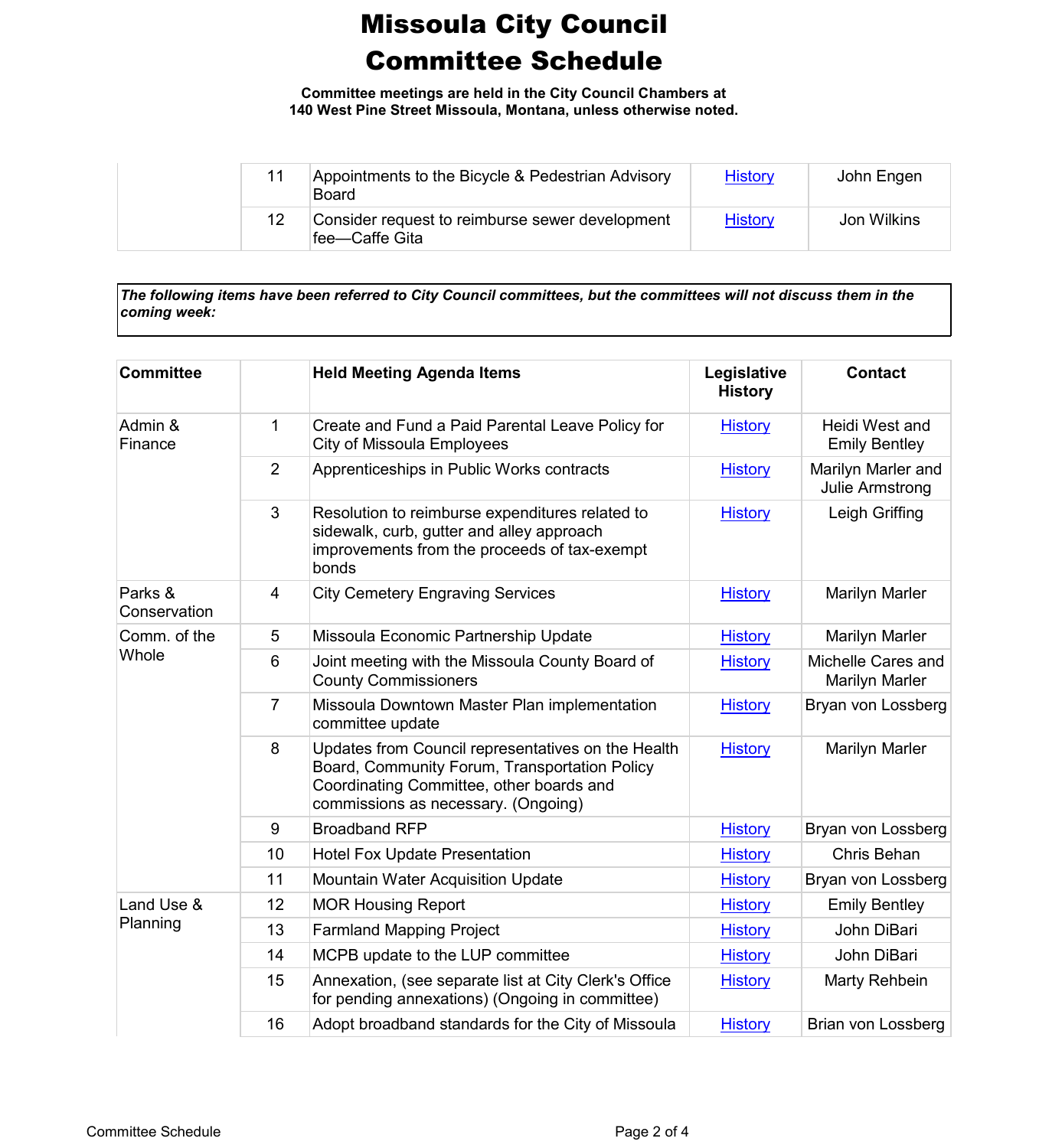**Committee meetings are held in the City Council Chambers at 140 West Pine Street Missoula, Montana, unless otherwise noted.**

|                         | 17 | Sale of City-Owned Property                                                              | <b>History</b> | Mike Haynes                                                                                      |
|-------------------------|----|------------------------------------------------------------------------------------------|----------------|--------------------------------------------------------------------------------------------------|
|                         | 18 | Fox Triangle - Land Use and Development<br><b>Requirements Agreement</b>                 | <b>History</b> | Mary McCrea,<br>Development<br><b>Services</b>                                                   |
|                         | 19 | Architectural Design Standards/Guidelines                                                | <b>History</b> | Laval Means,<br>Development<br><b>Services</b>                                                   |
|                         | 20 | Planning Division Work Plan                                                              | <b>History</b> | Laval Means,<br><b>Planning Division</b><br>Manager,<br>Development<br><b>Services</b>           |
|                         | 21 | Update regarding implementation of the Tourist<br>Home ordinance                         | <b>History</b> | John DiBari, Bryan<br>von Lossberg,<br>Gwen Jones                                                |
|                         | 22 | University District Compatibility Standards Zoning<br>Overlay                            | <b>History</b> | Gwen Jones                                                                                       |
| Pub. Safety &<br>Health | 23 | Missoula Aging Services, Initiatives and Services<br>Update - Susan Kohler               | <b>History</b> | Jon Wilkins, Julie<br>Armstrong                                                                  |
|                         | 24 | <b>Amend City Smoking Ordinance</b>                                                      | <b>History</b> | <b>Health Department</b>                                                                         |
|                         | 25 | Fire Department update.                                                                  | <b>History</b> | Jason Diehl                                                                                      |
|                         | 26 | Missoula City/County Animal Control Update                                               | <b>History</b> | Jeff Darrah                                                                                      |
|                         | 27 | Fire Department update.                                                                  | <b>History</b> | Jason Diehl                                                                                      |
|                         | 28 | Crime Victim Advocate Office Update                                                      | <b>History</b> | Jon Wilkins                                                                                      |
|                         | 29 | Police Department update.                                                                | <b>History</b> | Mike Brady                                                                                       |
|                         | 30 | <b>Animal Control Survey</b>                                                             | <b>History</b> | <b>Michelle Cares</b>                                                                            |
|                         | 31 | Health and Safety Issues at Hollywood Mobile Home<br>Park                                | <b>History</b> | Jordan Hess                                                                                      |
|                         | 32 | Management of the urban deer population in the City<br>of Missoula.                      | <b>History</b> | John DiBari                                                                                      |
|                         | 33 | Health Department update - Food Safety Program                                           | <b>History</b> | <b>Michelle Cares</b>                                                                            |
|                         | 34 | Missoula Invest Health Update                                                            | <b>History</b> | Laval Means                                                                                      |
| <b>Public Works</b>     | 35 | Sidewalk Master Plan Priorities and Adoption                                             | <b>History</b> | Bryan von<br>Lossberg, Heidi<br>West, Emily<br>Bentley, Marilyn<br>Marler, Jordan<br><b>Hess</b> |
|                         | 36 | <b>Traffic Control Devices Including Marked Crosswalks</b><br><b>Administrative Rule</b> | <b>History</b> | Jordan Hess                                                                                      |